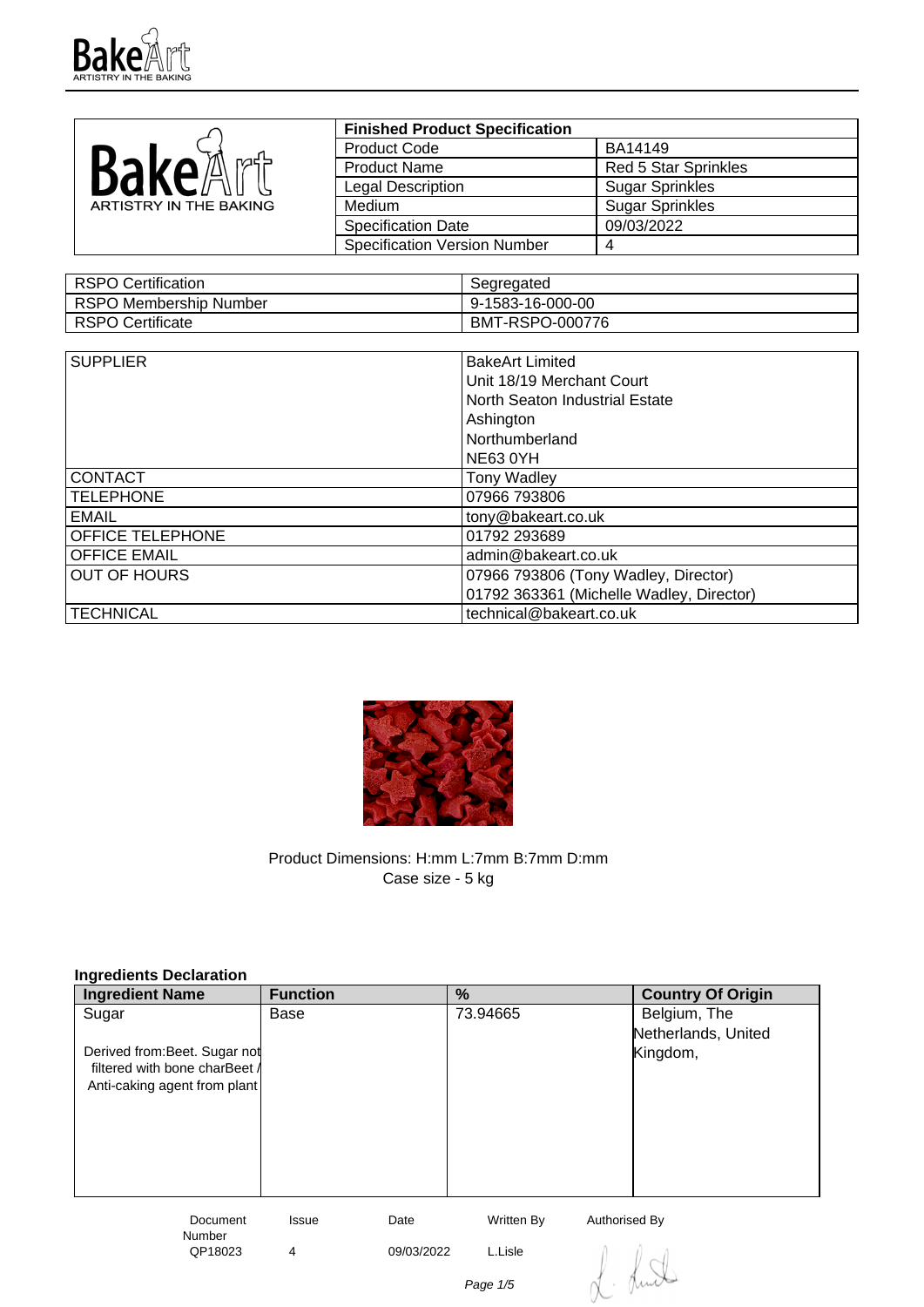

| <b>Rice Flour</b>                                     | <b>Base</b>        | 6.12                        | Australia, Brazil,       |
|-------------------------------------------------------|--------------------|-----------------------------|--------------------------|
|                                                       |                    |                             | Cambodia, Egypt, Greece, |
| Derived from: Rice. Not from                          |                    |                             | Guyana, India,           |
| GMO in accordance with Reg                            |                    |                             | Kazakhstan, Myanmar,     |
| (EC) No 1829/2003 and (EC)                            |                    |                             | Paraguay, Portugal,      |
| No 1830/2003 and their                                |                    |                             | Puerto Rico, Russian     |
| amendments Heavy metal                                |                    |                             | Federation, Spain,       |
| testing carried out on this                           |                    |                             | Thailand, Turkey,        |
| ingredient                                            |                    |                             |                          |
| Glucose Syrup                                         | <b>Base</b>        | 5.3014                      | France,                  |
| Derived from: Wheat (not                              |                    |                             |                          |
| declarable)                                           |                    |                             |                          |
| Palm Oil                                              | <b>Base</b>        | 5.1                         | Indonesia, Malaysia,     |
|                                                       |                    |                             | Papua New Guinea,        |
| Derived from:Palm (RSPO                               |                    |                             | Solomon Islands,         |
| SG)                                                   |                    |                             |                          |
| Water                                                 | Base               | 2.04                        | United Kingdom,          |
|                                                       |                    |                             |                          |
| Vegetable Fat (Palm                                   | <b>Base</b>        | 2.039                       | Brazil, Colombia,        |
| Kernel, Palm Oil)                                     |                    |                             | Indonesia, Malaysia,     |
|                                                       |                    |                             | Papua New Guinea,        |
| Derived from:palm kernel,                             |                    |                             |                          |
| palm (RSPO-SG)                                        |                    |                             |                          |
| <b>Invert Sugar Syrup</b>                             | <b>Base</b>        | 1.6312                      | The Netherlands,         |
|                                                       |                    |                             |                          |
| Derived from: Beet                                    |                    |                             |                          |
| E341 (iii) Tricalcium                                 | Anti-caking agent  | 0.67275                     | Germany,                 |
| phosphate                                             |                    |                             |                          |
|                                                       |                    |                             |                          |
| Derived from:Calcium - from<br>plant / Non declarable |                    |                             |                          |
| carryover additive.                                   |                    |                             |                          |
| E415 Xanthan Gum                                      | <b>Thickeners</b>  | 0.6117                      | Austria,                 |
|                                                       |                    |                             |                          |
| Derived from: Fermentation                            |                    |                             |                          |
| with Xanthomonas campestris                           |                    |                             |                          |
|                                                       |                    |                             |                          |
| E414 Gum Arabic                                       | Thickeners         | 0.6117                      | Sudan,                   |
|                                                       |                    |                             |                          |
| Derived from: Vegetable                               |                    |                             |                          |
| Stems of Acacia Senegal                               |                    |                             |                          |
| E415 Xanthan Gum                                      | <b>Stabilisers</b> | 0.5                         | China,                   |
|                                                       |                    |                             |                          |
| Derived from: Xanthomonas                             |                    |                             |                          |
| Campestris<br>E163 Anthocyanins                       | Colours            | 0.427                       | China,                   |
|                                                       |                    |                             |                          |
| Derived from: Radish Extract                          |                    |                             |                          |
| (Raphanus Sativus) Extraction                         |                    |                             |                          |
| method NOT from Lake,                                 |                    |                             |                          |
| E422 Glycerol                                         | Humectant          | 0.4078                      | Germany,                 |
|                                                       |                    |                             |                          |
| Derived from:Rapeseed. In                             |                    |                             |                          |
| accordance with Guideline EU                          |                    |                             |                          |
| 1829/2003 and EU 1830/2003                            |                    |                             |                          |
| this product is free from                             |                    |                             |                          |
| obligatory declaration                                |                    |                             |                          |
|                                                       |                    |                             |                          |
|                                                       |                    |                             |                          |
| Document                                              | Date<br>Issue      | Written By<br>Authorised By |                          |

 Document Number<br>QP18023

QP18023 4 09/03/2022 L.Lisle

L. Lund

Page 2/5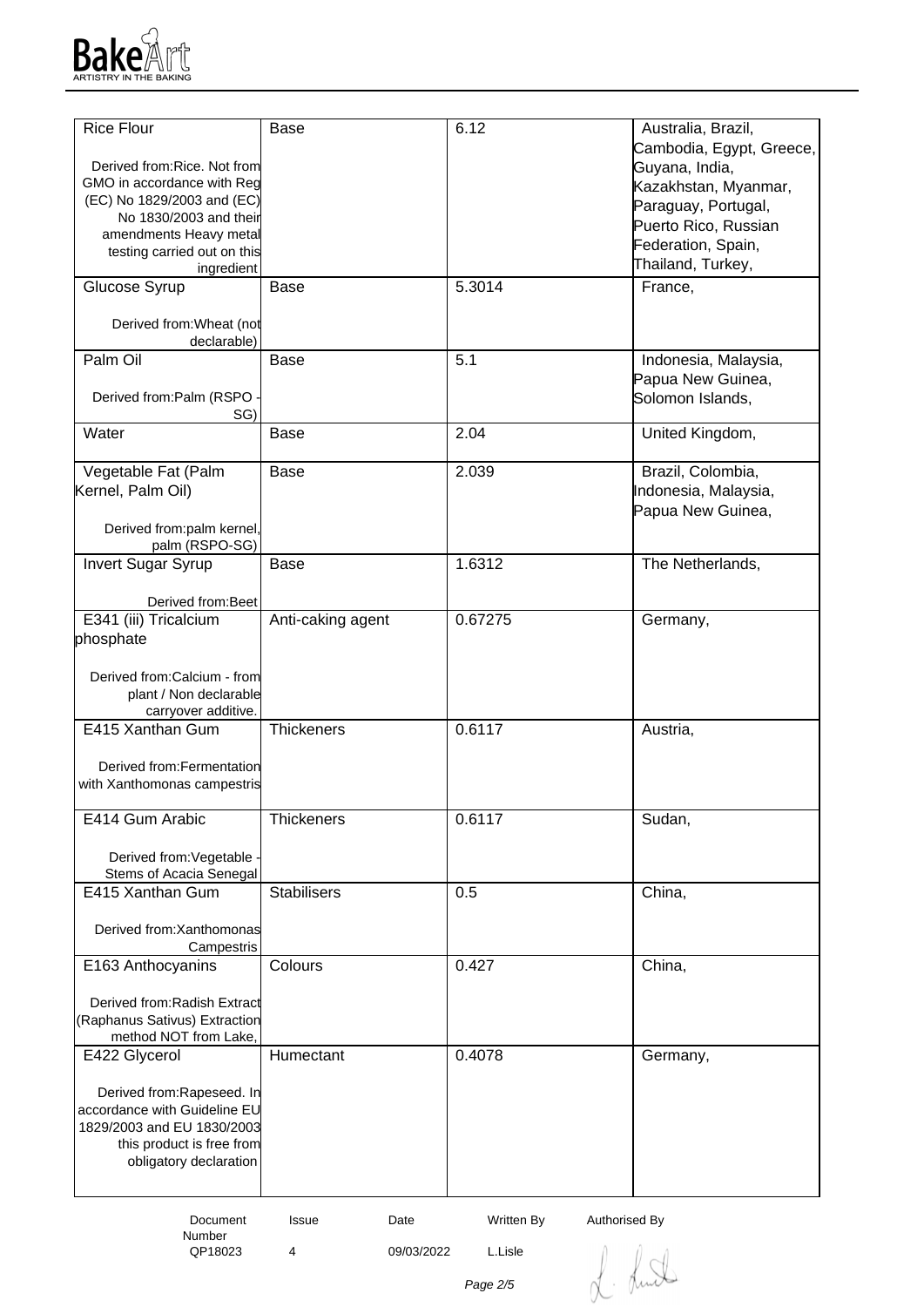

| E471 Mono - and                                                                                | Emulsifier | 0.4078 | Denmark, |
|------------------------------------------------------------------------------------------------|------------|--------|----------|
| Diglycerides of Fatty Acids                                                                    |            |        |          |
| Derived from:Palm (RSPO-<br>SG)                                                                |            |        |          |
| Maltodextrin                                                                                   | Carriers   | 0.183  | China,   |
| Derived from:Cassava &<br>Corn - Non GMO Cert No<br>NL19/819943500 - Non<br>declarable carrier |            |        |          |

## **Ingredients Declaration**

 Ingredients: Sugar, Rice Flour, Glucose Syrup, Palm Oil, Vegetable Fat (Palm Kernel, Palm Oil), Invert Sugar Syrup, Thickeners: Xanthan Gum, Gum Arabic; Stabilisers: Xanthan Gum; Colours: Anthocyanin; Humectant: Glycerol; Emulsifier: Mono - and Diglycerides of Fatty Acids.

| <b>Allergy Information</b> |                                                                 |                        |  |
|----------------------------|-----------------------------------------------------------------|------------------------|--|
| <b>Peanuts</b>             |                                                                 | <b>Sesame</b>          |  |
| Fish                       | -                                                               | <b>Eggs</b>            |  |
| Soya                       |                                                                 | <b>Milk</b>            |  |
| Lupin                      |                                                                 | <b>Nuts</b>            |  |
| <b>Celery</b>              |                                                                 | <b>Mustard</b>         |  |
| <b>Crustaceans</b>         |                                                                 | <b>Molluscs</b>        |  |
| <b>Cereals</b>             |                                                                 | <b>Sulphur Dioxide</b> |  |
|                            | + Product contains, +/- Product may contain, - Does not contain |                        |  |

## **Additional Information**

| <b>Allergen Statement</b>           |  |
|-------------------------------------|--|
| This product is free from allergens |  |

| Product Shelf Life:                              |    |
|--------------------------------------------------|----|
| Maximum Life from date of manufacture: in months | 12 |
| Minimum Shelf Life on Delivery: in months        |    |
| Shelf Life Once Opened: in months                | ◡  |

| Document |  |
|----------|--|
| Number   |  |
| QP18023  |  |

QP18023 4 09/03/2022 L.Lisle

Issue Date Written By Authorised By

huit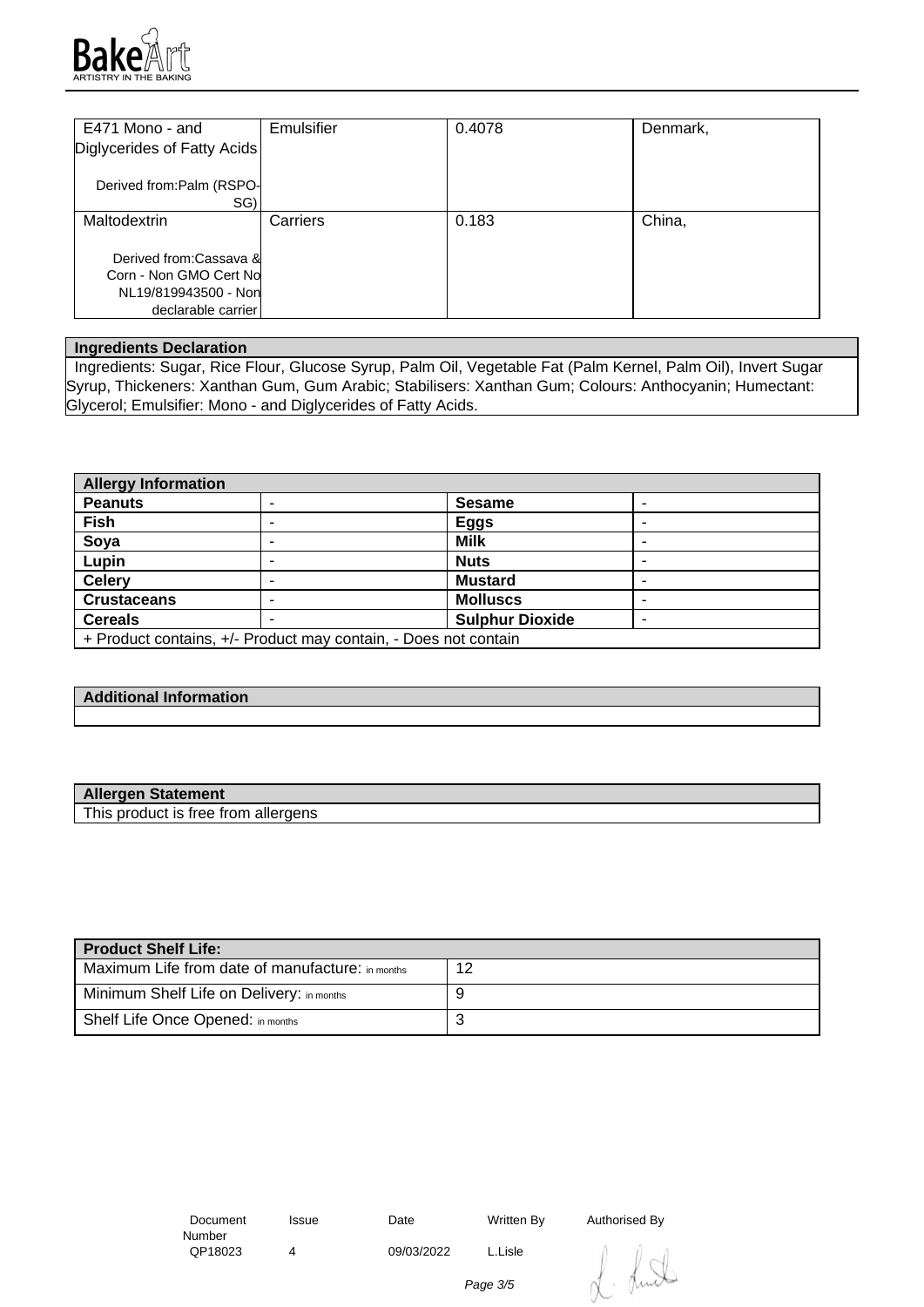

| <b>Nutritional Information</b> |           |
|--------------------------------|-----------|
| Energy KJ                      | 1708.0    |
| <b>Energy Kcal</b>             | 403.5     |
| Fat                            | 7.1       |
| Fat (Saturated)                | 1.0       |
| of which mono-unsaturates 0.0  |           |
| of which polysaturates 0.0     |           |
| Carbohydrates                  | 84.2      |
| Sugars                         | 76.5      |
| of which polyols 0.0           |           |
| of which starch 0.0            |           |
| Protein                        | 0.4       |
| Sodium                         | 0.0       |
| Salt                           | 0.0       |
| Fibre 0.0                      |           |
| Moisture 0.0                   |           |
|                                | Ash $0.0$ |

**Recommended Storage Conditions**

Ambient storage in cool (15 - 20°C) dry conditions, protected from light and strong odours. The natural colours used in this product are highly sensitive to light and temperature; the colour will change where variations to recommended storage conditions occur.

The natural colours used in this product are highly sensitive to pH; the colour will change where pH is < 5.5.

| Packaging                |                 |              |       |        |         |              |
|--------------------------|-----------------|--------------|-------|--------|---------|--------------|
|                          | <b>Material</b> | <b>Size</b>  | Guage | Weight | Qty per | Total weight |
| Component                |                 |              |       |        | back    | per pack     |
| Blue plastic   Polythene |                 | 419 x        |       | 31.4g  | 2       | 62.8g        |
| bags                     |                 | 686mm        |       |        |         |              |
| Sprinkle                 | Double          | $325$ mm $x$ |       | 266.8g |         | 266.8g       |
| <b>Box</b>               | Walled          | 225mm x      |       |        |         |              |
|                          | Cardboard       | $125$ mm     |       |        |         |              |

| <b>Palm Oil Percentage</b>                  |      |
|---------------------------------------------|------|
| Total Palm Oil (%)                          | 6.39 |
| Total Palm Kernel (%)                       | .14  |
| Total Palm Oil & Palm Kernel in product (%) | 7.53 |

| <b>M&amp;S Approved Sites</b> |  |
|-------------------------------|--|
| Supplier                      |  |
| Supplier Code                 |  |
| <b>Manufacturing Site</b>     |  |

 Document Number<br>QP18023 Issue Date Written By Authorised By QP18023 4 09/03/2022 L.Lisle

Page 4/5